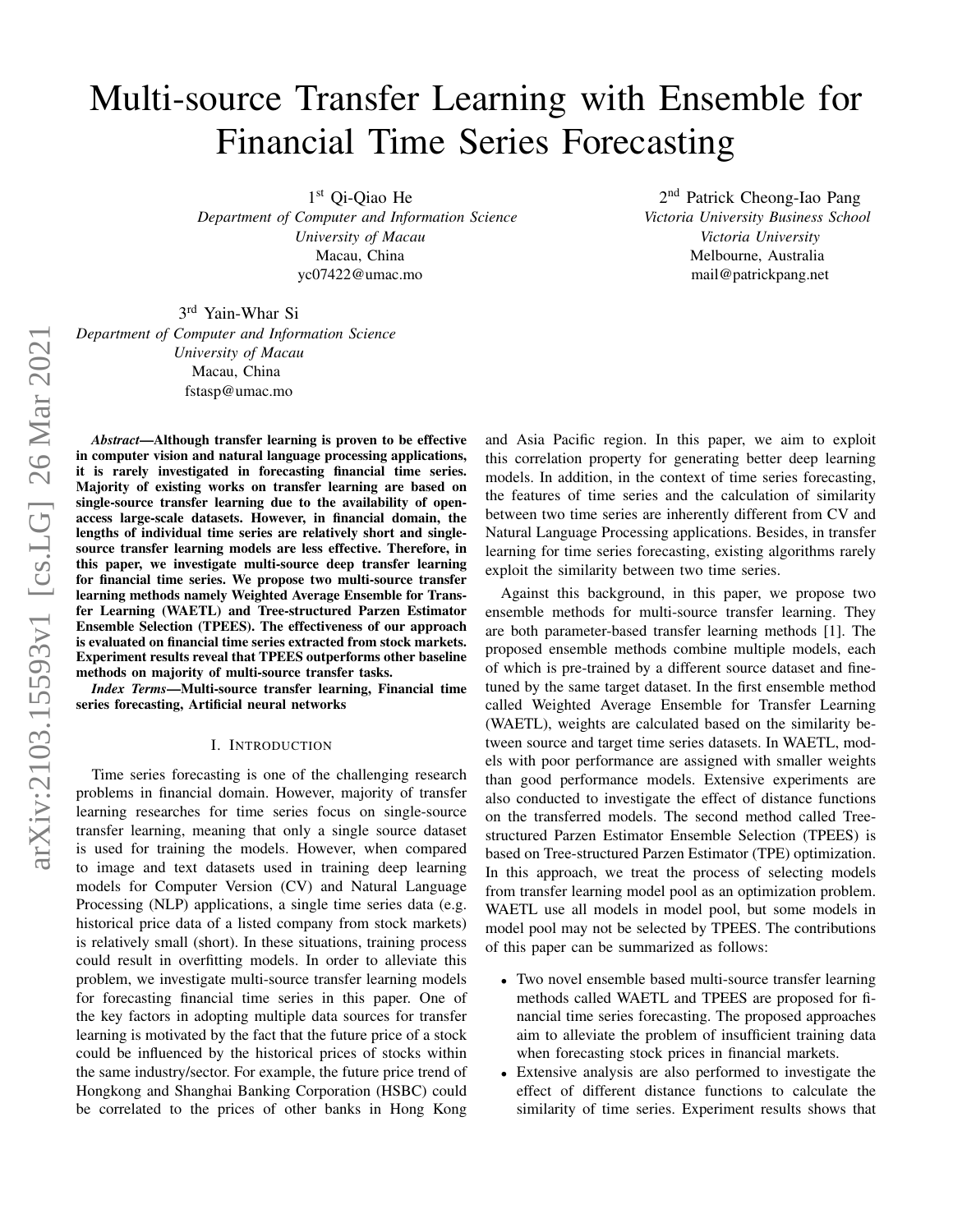WD and Coral achieve best results when they are applied with WAETL method.

The rest of the paper is structured as follows. In section 2, we review existing work on multi-source transfer learning for financial time series forecasting. In section 3, we describe our proposed methods. In section 4, we present our experiment results. Finally, we conclude the paper with future work in section 5.

## II. BACKGROUND AND RELATED WORK

In [\[2\]](#page-6-1), Ding et al. combined the neural tensor network and deep CNN to predict the short–term and long–term influences of events on stock price movements. A deep learning framework based on long-short term memory (LSTM) was also proposed by Bao et al. [\[3\]](#page-6-2) for time series forecasting. However, when the available data is insufficient for training, the performance of deep learning model can be poorer than traditional statistical methods [\[4\]](#page-6-3). Besides, training a deep learning model can be time-consuming and expensive. In order to alleviate the above-mentioned problems, transfer learning has been combined with deep learning in [\[5\]](#page-6-4).

Recently, transfer learning was adopted for analyzing time series data. Fawaz et al. [\[6\]](#page-6-5) investigate how to transfer deep CNNs for Time Series Classification (TSC) tasks. Laptev et al. [\[7\]](#page-6-6) also propose a new loss function and an architecture for time series transfer learning. Ye et al. [\[8\]](#page-6-7) propose a novel transfer learning framework for time series forecasting. In these approaches, one source dataset is used for pre-training and one target dataset is used for fine-tuning, called singlesource transfer learning. In this paper, we use single-source transfer learning as a baseline method.

Multi-task learning (MTL) is a parameter based multisource transfer learning method, which is successfully used in CV and NLP. The goal of MTL is to improve the performance of each individual task by leveraging useful information between multiple related learning tasks [\[9\]](#page-6-8). In [\[10\]](#page-6-9), MTL is used to forecast short-term wind speed. In this paper, we adopt a model similar to MTL approach in which both all source and target datasets are used for training and target dataset is used to fine-tune the MTL model in the final step. Therefore, the MTL model shares all the hidden layers except the output layer.

Christodoulidis et al. [\[11\]](#page-6-10) transfers knowledge from multiple source datasets to a target model with ensemble method called forward ensemble selection (FES) to classify lung pattern. In their approach, CNN is used for classification. First, Christodoulidis et al. utilize improving ensemble selection procedure to select fine-tuned CNN models from model pool. Next, a simple average combination method is used to build an ensemble model. In this paper, we proposed two new ensemble methods for multi-source transfer learning to build a strong ensembled model. In addition, we adopt FES as a baseline method for comparison. However, in order to forecast time series, we replace CNN with LSTM and Multilayer Perceptrons (MLP).

## III. METHODS

Multi-source transfer learning with ensemble relaxed the assumption of MTL. When some of the models pre-trained by the source datasets and fine-tuned by the target dataset have a negative effect on the target model, multi-source transfer learning with ensemble can mitigate the impact of these models on the target model. Meanwhile, Multi-source transfer learning with ensemble focus on improving the performance of target task with multi-source datasets. Therefore, in this paper, we propose two ensemble methods for multi-source transfer learning namely Weighted Average Ensemble for Transfer Learning (WAETL) and Tree-structured Parzen Estimator Ensemble Selection (TPEES). Model pool contains fine-tuned models which have been pre-trained by source datasets and fine-tuned by the target dataset. We use above ensemble methods to combine the output of each model from the model pool. To evaluate their effectiveness, these two methods are compared with Average Ensemble (AE) and Forward Ensemble Selection (FES) methods in the experiments.

## *A. Weighted Average Ensemble for Transfer Learning (WAETL)*

Averaging ensemble (AE) is one of the most common ensemble methods [\[12\]](#page-6-11). The aggregated output of target model is averaged by the output of each model from model pool. Simple averaging avoids overfitting and creates smoother ensemble model. Therefore, AE is used as baseline method in this paper. However, not all models from model pool have same influence on the target model. Hence, Weighted Averaging Ensemble (WAE) based on Average Ensemble (AE) is proposed in [\[13\]](#page-6-12). In this paper, we further extend WAE for multi-source transfer learning.

Unlike AE, where each fine-tuned model has the same weight, the proposed WAETL can increase the importance of one or more fine-tuned models. Rosenstein et al. [\[14\]](#page-6-13) empirically showed that if the source and target datasets are dissimilar, then brute-force transfer may negatively effect the performance of the target dataset. Such effect is also labeled as negative transfer by [\[14\]](#page-6-13). Mignone et al. [\[15\]](#page-6-14) compute a weight for each instance according to their similarity with clusters in source and target datasets, which is quite recognized. This method is instance-based transfer learning approach and focus on single source transfer learning. However, WAETL is parameter-based transfer learning approach and compute a weight for each source dataset according to their similarity with the target dataset. In WAETL, we use different distance functions including CORrelation ALignment (CORAL) loss [\[16\]](#page-6-15), Wasserstein Distance (WD) [\[17\]](#page-6-16), Dynamic Time Warping (DTW) [\[18\]](#page-6-17), Pearson Correlation Coefficient (PCC) [\[19\]](#page-6-18) to calculate the similarity between each source and target domain. The similarity value  $D(s_i, t)$  calculated by above distance functions can be used as weight  $w_i$  in WAETL through a function  $f(D(s_i, t))$ . The larger the weight  $w_i$ , the more influence the corresponding  $i^{th}$  model has on the target model. The output (out) of target model can be formulated as Equation [1](#page-2-0) and [2.](#page-2-1)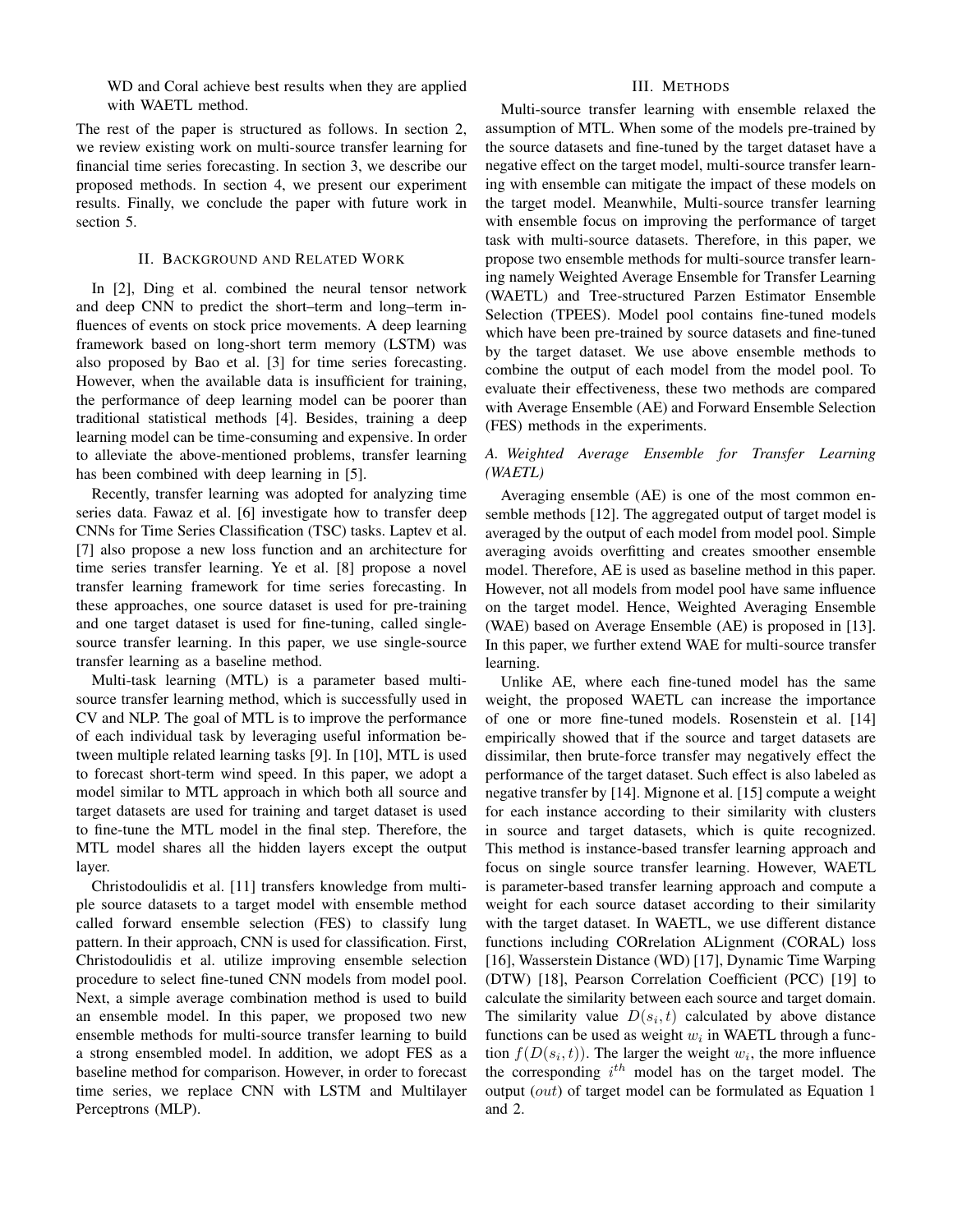<span id="page-2-0"></span>
$$
w_i = f(D(s_i, t)),\tag{1}
$$

<span id="page-2-1"></span>
$$
out = \sum_{i=1}^{n} w_i * out_i, \quad \text{where } \sum_{i=1}^{n} w_i = 1 \tag{2}
$$

where  $out_i$  is output of the  $i^{th}$  model in the model pool and *n* is the size of model pool.  $s_i$  is the  $i^{th}$  source dataset and t is the target dataset.

# *B. Tree-structured Parzen Estimator Ensemble Selection (TPEES)*

In [\[11\]](#page-6-10), forward ensemble selection (FES) was used to select fine-tuned Convolution Neural Network (CNN) models from model pool. However, FES is primarily designed to select models from thousands of models in [\[20\]](#page-6-19). Moreover, models with poor performance may not be selected by FES from the model pool. In such cases, it is likely to cause overfitting. To alleviate this problem, in this paper, we apply Tree-structured Parzen Estimator (TPE) to ensemble selection for multi-source transfer learning. The process of proposed Tree-structured Parzen Estimator Ensemble Selection (TPEES) is shown in Figure [1.](#page-2-2) TPE is widely used in hyper-parameter optimization [\[21\]](#page-6-20).

<span id="page-2-2"></span>

Fig. 1: Tree-structured Parzen Estimator Ensemble Selection

In Figure [1,](#page-2-2) we use each source dataset to pre-train deep learning models. Next, the pre-trained models are fine-tuned by the target dataset. These fine-tuned models are then stored in the model pool. Afterwards, we adopt TPE algorithm in ensemble selection. We define a configuration space by setting a parameter  $(\lambda^{(i)})$  for each model in model pool. In each selection iteration, TPE returns the candidate parameters  $\lambda = {\lambda^{(i)}}_{i=1}^n$  with the highest Expected Improvement (*EI*). The  $EI_{y^*}(\lambda)$  is formulated as Equation [3](#page-2-3) and [4.](#page-2-4)

<span id="page-2-3"></span>
$$
p(\lambda|y) = \begin{cases} \ell(\lambda) & \text{if } y < y^* \\ g(\lambda) & \text{if } y \ge y^* \end{cases},
$$
 (3)

where  $\ell(\lambda)$  is the density formed by using the parameters  $\lambda^{(i)}$ so that the corresponding loss  $y^i$  is less than  $y^*$ , and  $g(\lambda)$  is the density formed by using the remaining parameters.  $y^*$  is selected to be r-quantile of the observed  $y$ . By construction,  $\gamma = p(y < y^*)$ . Therefore,

<span id="page-2-4"></span>
$$
EI_{y^*}(\lambda) = \frac{\gamma y^* \ell(\lambda) - \ell(\lambda) \int_{-\infty}^{y^*} p(y) dy}{\gamma \ell(\lambda) + (1 - \gamma) g(\lambda)}
$$
  
 
$$
\propto \left(\gamma + \frac{g(\lambda)}{\ell(\lambda)} (1 - \gamma)\right)^{-1},
$$
 (4)

Finally, the average of ensembled model is calculated based on the output of selected models from the model pool. When  $\lambda^{(i)}$  is equal to zero, the i<sup>th</sup> model is not selected. *out<sub>i</sub>* is output of the  $i^{th}$  model in the model pool. The output  $(out)$ of ensembled model can be formulated as Equation [5.](#page-2-5)

<span id="page-2-5"></span>
$$
out = (\lambda^{(1)}out_1 + \dots + \lambda^{(n)}out_n)/(\lambda^{(1)} + \dots + \lambda^{(n)}).
$$
 (5)

### IV. EXPERIMENTS

During the experiments, the proposed architecture was implemented using open source deep learning library Keras [\[22\]](#page-6-21) with the Tensorflow [\[23\]](#page-6-22) back-end. The experiments were executed on Icosa Core Intel(R) Xeon (R) E5-2670 CPU @ 2.50 GHz. In order to focus on the transfer learning aspect and minimize the model's architecture and parameters involved, the same LSTM architecture used in [\[24\]](#page-6-23) was adopted for the experiments. The LSTM architecture is composed of a sequential input layer followed by two LSTM layers. The LSTM layers have 128 and 64 units with Tanh activation. A dense layer contains 16 units with ReLU activation and then finally a output layer with linear activation function. Besides, a Multi Layer Perceptron (MLP) model was designed based on the architecture of LSTM. The architectures of MLP and LSTM are shown in Figure [2\(a\)](#page-2-6) and [2\(b\).](#page-2-7) Both LSTM and MLP are used in all experiments in this paper. We trained LSTM and MLP model using 22 days (trading days in majority of the stock markets are from Monday to Friday) for the lookback and 1 day for the forecast horizon. Although we only predict one time point in our experiments, our methods can be extended to predict multiple time points [\[25\]](#page-6-24) [\[26\]](#page-6-25). Deep learning models in the proposed approach can be trained using  $x$  days for the look-back and  $y$  days for the forecast horizon.

<span id="page-2-6"></span>

<span id="page-2-7"></span>Fig. 2: MLP and LSTM architectures

In this paper, existing forecasting methods are compared against the proposed methods. These methods can be divided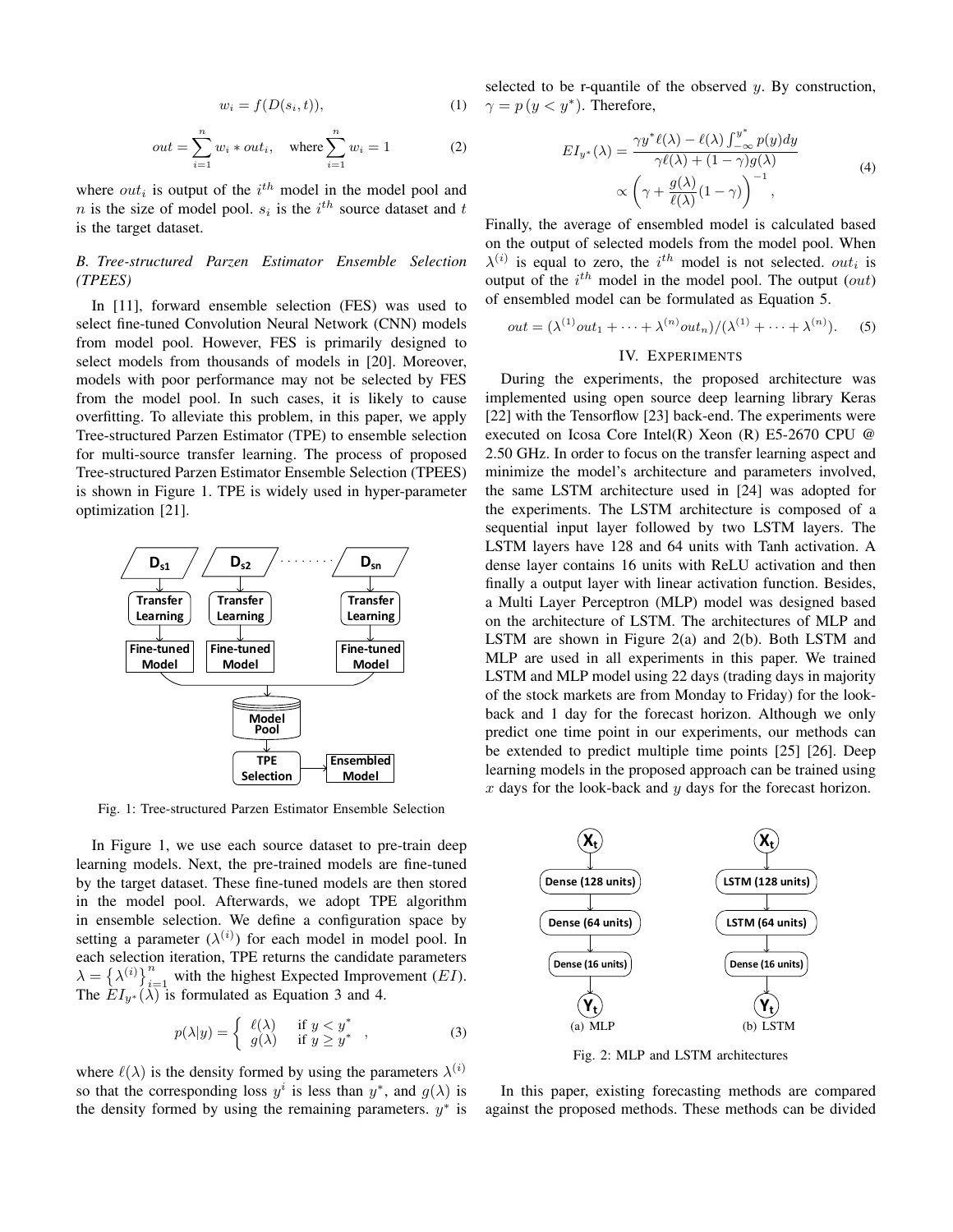into 4 categories. Except the first category WTL, all categories are based on transfer learning model.

- 1) Without Transfer Learning (WTL): Training models without transfer learning including Autoregressive Integrated Moving Average (ARIMA), Support Vector Regression (SVR), Multilayer Perceptron (MLP) and Long Short-Term Memory (LSTM).
- 2) Single Best (SB): We use one source dataset to pretrain MLP and LSTM and one target dataset to fine-tune MLP and LSTM. Among the multi-source datasets, we record the best single-source transfer results in MLP and LSTM.
- 3) Multi-source MLP (MSM): We use multi-source datasets to pre-train MLP and one target dataset to finetune MLP. This category includes Multi-task Learning (MTL), Average Ensemble (AE), Weighted Average Ensemble for Transfer Learning (WAETL), Forward Ensemble Selection (FES), and Tree-structured Parzen Estimator Ensemble Selection (TPEES).
- 4) Multi-source LSTM (MSL): We use multi-source datasets to pre-train LSTM and one target dataset to finetune LSTM. This category includes Multi-task Learning (MTL), Average Ensemble (AE), Weighted Average Ensemble for Transfer Learning (WAETL), Forward Ensemble Selection (FES), and Tree-structured Parzen Estimator Ensemble Selection (TPEES).

*a) Training without Transfer Learning::* For training without transfer learning, we use Bayesian optimization to select hyper-parameters of LSTM and MLP model and use gird search to choose hyper-parameters of ARIMA and SVR. For LSTM and MLP, we search hyper-parameters including the number of epochs  $(E)$ , learning rate  $(\alpha)$ , the size of mini-batch  $(B)$  and optimizer  $(O)$  within the ranges of [100-2000], [0-0.001], [16, 64, 128, 256, 512, 1024] and [Adam, SGD, RMSProp], respectively. Adaptive Moment Estimation (Adam), Stochastic Gradient Descent (SGD), RMSprop are gradient descent optimization algorithms. The loss function used in the experiment is Mean Square Error (MSE).

*b) Training with Transfer Learning::* For training with transfer learning, we use the LSTM and MLP architecture of Roondiwala et al. [\[24\]](#page-6-23) for forecasting. The hyper-parameters of  $E$ ,  $\alpha$ ,  $B$  and  $O$  are chosen via Bayesian optimization within the ranges of [100-1000], [0.001-0.00001], [16, 64, 128, 256, 512, 1024] and [Adam, SGD, RMSProp], respectively. The loss function used in the experiment is Mean Square Error (MSE).

## *A. Datasets*

Datasets used in the experiments are downloaded from Yahoo Finance [\(https://finance.yahoo.com/\)](https://finance.yahoo.com/). Three different groups of datasets are selected. They are listed in Table [I.](#page-3-0) G1 is the stocks of banks in Hang Seng Index (HSI) which includes HSBC, HSB, CCB, BOCHK, BOCOM and BOC as source datasets and ICBC as target dataset. G2 is the health related stocks which includes MRK, NVS, PFE and UNH as source datasets and JNJ as target dataset. G3 is the energy related stocks which includes CVX, RDS-B, TOT and XOM as source datasets and PTR as target dataset. The range of all stocks from the datasets are from 2015 to 2019.

<span id="page-3-0"></span>

| Group          | Full Name                                     | Short Name   |
|----------------|-----------------------------------------------|--------------|
|                | The Hongkong and Shanghai Banking Corporation | <b>HSBC</b>  |
|                | Hang Seng Bank Limited                        | HSB          |
| G1             | China Construction Bank Corporation           | CCB          |
|                | Bank of China (Hong Kong) Limited             | <b>BOCHK</b> |
|                | Bank of Communications Co., Ltd               | <b>BOCOM</b> |
|                | Bank of China Limited                         | BOC.         |
|                | Industrial and Commercial Bank of China       | ІСВС         |
|                | Merck & Co., Inc.                             | <b>MRK</b>   |
| G <sub>2</sub> | Novartis AG                                   | <b>NVS</b>   |
|                | Pfizer Inc.                                   | PFE.         |
|                | UnitedHealth Group Incorporated               | UNH          |
|                | Johnson & Johnson                             | JNJ.         |
|                | Chevron Corporation                           | CVX          |
| G3             | Royal Dutch Shell PLC                         | RDS-B        |
|                | TOTAL S.A.                                    | TOT          |
|                | Exxon Mobil Corporation                       | XOM          |
|                | <b>PetroChina Company Limited</b>             | PTR          |

TABLE I: Datasets Used in the Experiments

In the experiments, time series data have been preprocessed before they are fed into supervised learning model. First, time series dataset are transformed into acceptable dataset format. The input vector  $x$  consists of 22-day historical close price of stock:  $x = [p_{(t)}, \dots, p_{(t-21)}]$  and the output vector y consists of 1-day stock price from time t:  $y = p_{t+1}$ . We use min-max scaler to rescale the time series data in [-1, 1] interval. In the experiments, we used 60%, 20% and 20% of the target dataset for training, validating and testing. After the learning process, the output of the model are inversenormalized before computing the indicators. In this paper, we choose three classical indicators ( $MAPE$ ,  $RMSE$  and  $R^2$ ) to measure the predictive accuracy of each model.  $MAPE$ measures the size of the error. RMSE is the mean of the square root of the error between the predicted value and the true value.  $R^2$  is used for evaluating the fitting situation of the prediction model. The lower the  $MAPE$  and  $RMSE$ , the better the model in forecasting. In contrast, higher the  $R^2$ , better the trained model.

#### *B. Error comparison*

In the experiments, we compare our proposed multi-source transfer learning WAETL and TPEES with other different forecasting methods. The experiment results are listed in Table [II.](#page-4-0) The proposed methods are listed in bold letters.

From these results, we can observe that ARIMA is not suitable for financial time series forecasting because it always obtains the worst performance. We can also observe that the performance of MLP and LSTM are better than ARIMA and SVR in most of the cases. Besides, models with transfer learning have significant impact on time series forecasting in most of cases. However, in some situation, we can find that the results of LSTMs in Single Best (SB) and Multisource category are worse than LSTM in Without Transfer Learning (WTL) category. This situation is often labeled as negative transfer learning [\[14\]](#page-6-13). In G1 and G2, we can also observe that results of models in multi-source category are better than models from single best category. In addition, we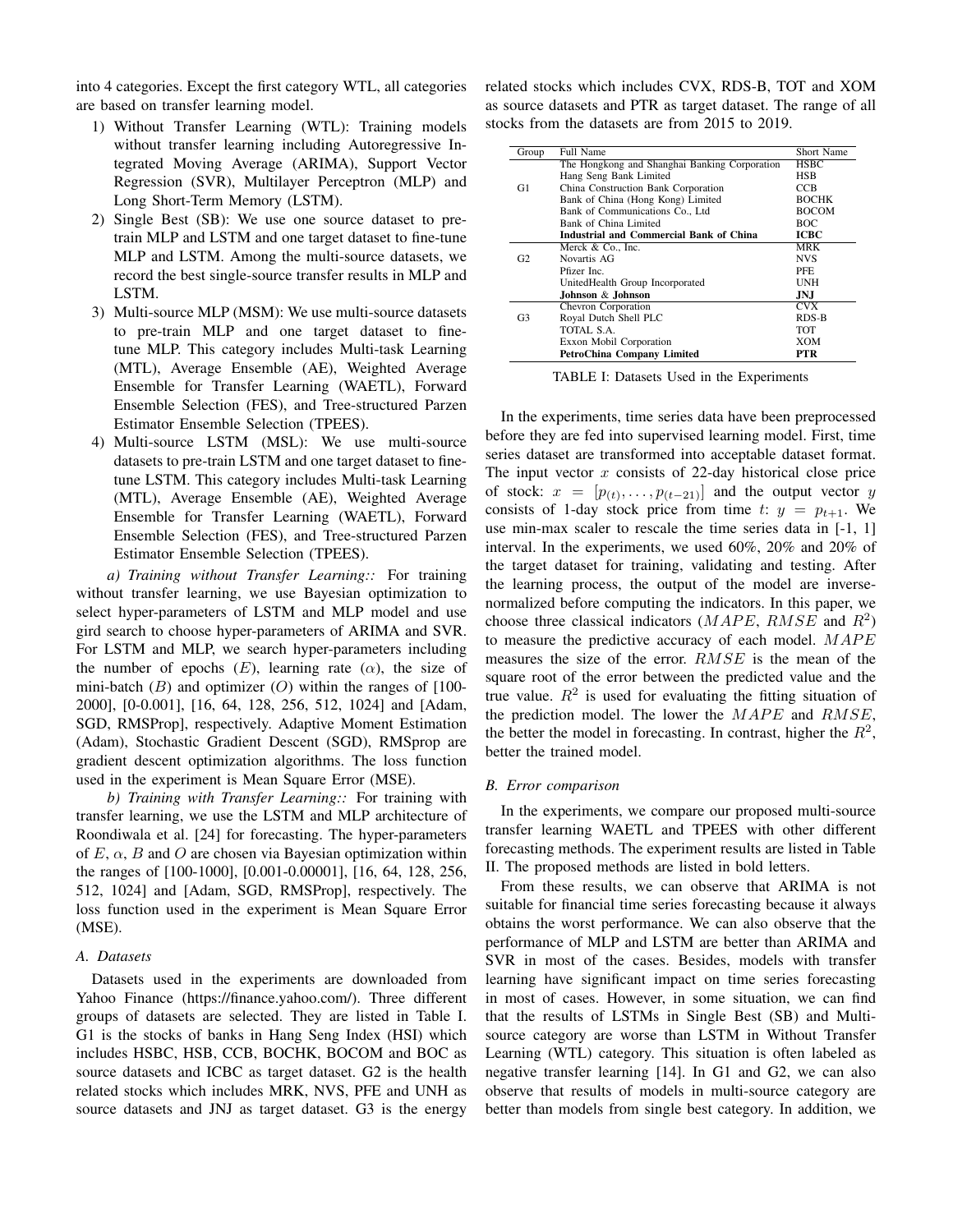<span id="page-4-0"></span>

| Group          | Category         | Model        | MAPE    | RMSE    | $\mathbb{R}^2$ |
|----------------|------------------|--------------|---------|---------|----------------|
|                |                  | <b>ARIMA</b> | 4.7079  | 0.3300  | $-0.2965$      |
|                | Without Transfer | <b>SVR</b>   | 0.9739  | 0.0746  | 0.9347         |
|                | Learning (WTL)   | MLP          | 1.0326  | 0.0783  | 0.9282         |
|                |                  | LSTM         | 0.9499  | 0.0738  | 0.9362         |
|                | Single           | <b>MLP</b>   | 0.9495  | 0.0733  | 0.9371         |
|                | Best (SB)        | LSTM         | 0.9059  | 0.0707  | 0.9416         |
|                |                  | <b>MTL</b>   | 1.0027  | 0.0767  | 0.9312         |
|                | Multi-           | AE           | 0.9448  | 0.0732  | 0.9373         |
| G1             | source           | <b>WAETL</b> | 0.9297  | 0.0720  | 0.9394         |
|                | MLP (MSM)        | <b>FES</b>   | 0.9282  | 0.0718  | 0.9398         |
|                |                  | <b>TPEES</b> | 0.9186  | 0.0715  | 0.9402         |
|                |                  | <b>MTL</b>   | 0.9375  | 0.0734  | 0.9371         |
|                | Multi            | AE           | 0.8977  | 0.0710  | 0.9410         |
|                | source           | <b>WAETL</b> | 0.8962  | 0.0710  | 0.9410         |
|                | LSTM (MSL)       | <b>FES</b>   | 0.8980  | 0.0710  | 0.9411         |
|                |                  | <b>TPEES</b> | 0.8888  | 0.0705  | 0.9419         |
|                |                  | <b>ARIMA</b> | 6.4239  | 10.4424 | $-2.9508$      |
|                | Without Transfer | <b>SVR</b>   | 1.1149  | 2.1166  | 0.8381         |
|                | Learning (WTL)   | MLP          | 0.9268  | 1.8342  | 0.8774         |
|                |                  | <b>LSTM</b>  | 0.8201  | 1.7115  | 0.8932         |
|                | Single           | MLP          | 0.8401  | 1.6858  | 0.8964         |
|                | Best (SB)        | <b>LSTM</b>  | 0.8176  | 1.7116  | 0.8932         |
|                |                  | <b>MTL</b>   | 0.8447  | 1.7452  | 0.8890         |
|                | Multi-           | AE           | 0.8168  | 1.6862  | 0.8964         |
| G <sub>2</sub> | source           | <b>WAETL</b> | 0.8663  | 1.7470  | 0.8888         |
|                | MLP (MSM)        | FES          | 0.8109  | 1.6713  | 0.8982         |
|                |                  | <b>TPEES</b> | 0.8083  | 1.6693  | 0.8984         |
|                |                  | <b>MTL</b>   | 1.5821  | 2.7568  | 0.7230         |
|                | Multi-           | AE           | 0.8892  | 1.7220  | 0.8919         |
|                | source           | <b>WAETL</b> | 0.8637  | 1.7064  | 0.8939         |
|                | LSTM (MSL)       | <b>FES</b>   | 0.8488  | 1.6984  | 0.8949         |
|                |                  | <b>TPEES</b> | 0.8373  | 1.6930  | 0.8955         |
|                |                  | <b>ARIMA</b> | 18.7188 | 11.4203 | $-0.9829$      |
|                | Without Transfer | SVR          | 3.5668  | 2.6927  | 0.8853         |
|                | Learning (WTL)   | MLP          | 2.6026  | 1.8314  | 0.9463         |
|                |                  | <b>LSTM</b>  | 1.4969  | 1.1651  | 0.9783         |
|                | Single           | MLP          | 1.4233  | 1.1215  | 0.9799         |
|                | Best (SB)        | <b>LSTM</b>  | 1.6093  | 1.2128  | 0.9764         |
|                |                  | <b>MTL</b>   | 1.7025  | 1.2763  | 0.9739         |
|                | Multi-           | AE           | 1.6940  | 1.2672  | 0.9743         |
|                |                  | <b>WAETL</b> | 1.8794  | 1.3879  | 0.9691         |
| G3             | source           | <b>FES</b>   | 1.5585  |         |                |
|                | MLP              |              |         | 1.1895  | 0.9773         |
|                | (MSM)            | <b>TPEES</b> | 1.5217  | 1.1692  | 0.9781         |
|                |                  | <b>MTL</b>   | 2.2074  | 1.6122  | 0.9584         |
|                | Multi-           | AE           | 1.7058  | 1.2777  | 0.9738         |
|                | source           | <b>WAETL</b> | 1.7620  | 1.3234  | 0.9719         |
|                | LSTM (MSL)       | FES          | 1.7114  | 1.2807  | 0.9737         |
|                |                  | <b>TPEES</b> | 1.7042  | 1.2754  | 0.9739         |

TABLE II: Experiment Results for Different Forecasting Methods

can observe that results of WAETL are worse than results of TPEES. It is possible that the performance of some models in the model pool is indeed poor, resulting in a inferior WAETL model. Furthermore, the similarity of source and target dataset calculated by the distance function may not be accurate. However, in TPEES, poor models in model pool may be not selected since TPEES model selection is based on their impact on the ensembled model. All in all, TPEES achieves the best results in majority of the cases.

To further investigate the performance of the proposed approaches, we conduct more detailed experiments on dataset G1. In this experiment, we use each stock in G1 as a target dataset and the rest of the stocks as source datasets. The experiment results are listed in Table [III,](#page-4-1) [IV,](#page-4-2) [V,](#page-4-3) [VI,](#page-5-0) [VII](#page-5-1) and [VIII.](#page-5-2) From these results, we found that models in multi-source MLP, multi-source LSTM and single best category are better than models from Without Transfer Learning category in most of the cases. In Table [III](#page-4-1) (HSBC), Table [VI](#page-5-0) (BOCHK), Table [VIII](#page-5-2) (BOCOM), Table [VII](#page-5-1) (BOC), the performance of MTLs in multi-source (MLP) is better than in multi-source LSTM. Besides, the best results are found in multi-source MLP and

multi-source LSTM category. TPEES also achieves best results in Table [III](#page-4-1) (HSBC), Table [V](#page-4-3) (CCB), Table [VI](#page-5-0) (BOCHK), and Table [VII](#page-5-1) (BOC).

<span id="page-4-1"></span>

| Category         | Model        | <b>MAPE</b> | <b>RMSE</b> | $R^2$     |
|------------------|--------------|-------------|-------------|-----------|
|                  | <b>ARIMA</b> | 3.9042      | 3.0650      | $-0.7349$ |
| Without Transfer | SVR          | 0.8782      | 0.7509      | 0.8945    |
| Learning (WTL)   | MLP          | 0.8264      | 0.7260      | 0.8999    |
|                  | <b>LSTM</b>  | 0.7481      | 0.6649      | 0.9160    |
| Single           | MLP          | 0.7737      | 0.6801      | 0.9121    |
| Best (SB)        | <b>LSTM</b>  | 0.7335      | 0.6552      | 0.9185    |
|                  | MTL          | 0.7476      | 0.6568      | 0.9181    |
| Multi-           | AE.          | 0.7480      | 0.6565      | 0.9181    |
| source           | WAETL        | 0.7554      | 0.6633      | 0.9164    |
| MLP (MSM)        | <b>FES</b>   | 0.7516      | 0.6598      | 0.9173    |
|                  | <b>TPEES</b> | 0.7486      | 0.6554      | 0.9184    |
|                  | MTL          | 0.7930      | 0.6959      | 0.9080    |
| Multi-           | AE           | 0.7502      | 0.6654      | 0.9159    |
| source           | <b>WAETL</b> | 0.7348      | 0.6567      | 0.9181    |
| LSTM (MSL)       | FES          | 0.7509      | 0.6666      | 0.9156    |
|                  | TPEES        | 0.7307      | 0.6536      | 0.9189    |

TABLE III: Experiment Results for HSBC as Target Dataset and HSB, CCB, BOCHK, BOCOM, BOC, ICBC as Source Datasets

<span id="page-4-2"></span>

| Category         | Model        | MAPE    | <b>RMSE</b> | $R^2$     |
|------------------|--------------|---------|-------------|-----------|
|                  | <b>ARIMA</b> | 14.9583 | 30.5365     | $-5.6414$ |
| Without Transfer | <b>SVR</b>   | 1.3342  | 3.2411      | 0.9236    |
| Learning (WTL)   | ML P         | 1.3209  | 3.2278      | 0.9235    |
|                  | <b>LSTM</b>  | 1.2924  | 3.2787      | 0.9211    |
| Single           | MLP          | 0.9053  | 2.3615      | 0.9591    |
| Best (SB)        | <b>LSTM</b>  | 0.8928  | 2.3208      | 0.9605    |
|                  | MTL          | 0.9335  | 2.3783      | 0.9585    |
| Multi-           | AE.          | 0.9250  | 2.3707      | 0.9587    |
| source           | WAETL        | 0.8922  | 2.3408      | 0.9598    |
| MLP (MSM)        | <b>FES</b>   | 0.8910  | 2.3061      | 0.9610    |
|                  | <b>TPEES</b> | 0.8970  | 2.3165      | 0.9606    |
|                  | MTL          | 0.9177  | 2.3681      | 0.9588    |
| Multi-           | AE.          | 0.8856  | 2.3079      | 0.9609    |
| source           | WAETL        | 0.9090  | 2.3551      | 0.9593    |
| LSTM (MSL)       | <b>FES</b>   | 0.8879  | 2.3221      | 0.9604    |
|                  | TPEES        | 0.8854  | 2.3157      | 0.9606    |

TABLE IV: Experiment Results for HSB as Target Dataset and HSBC, CCB, BOCHK, BOCOM, BOC, ICBC as Source Datasets

<span id="page-4-3"></span>

| Model        | <b>MAPE</b> | <b>RMSE</b> | $R^2$     |
|--------------|-------------|-------------|-----------|
| <b>ARIMA</b> | 4.9897      | 0.3834      | $-0.1024$ |
| <b>SVR</b>   | 0.9828      | 0.0856      | 0.9459    |
| MLP          | 1.0673      | 0.0917      | 0.9379    |
| <b>LSTM</b>  | 0.9026      | 0.0826      | 0.9497    |
| MLP          | 0.9294      | 0.0837      | 0.9483    |
| <b>LSTM</b>  | 0.9089      | 0.0824      | 0.9498    |
| MTL          | 1.0564      | 0.0898      | 0.9404    |
| AE.          | 0.9280      | 0.0828      | 0.9494    |
| WAETL        | 0.9509      | 0.0844      | 0.9474    |
| <b>FES</b>   | 0.9201      | 0.0836      | 0.9483    |
| <b>TPEES</b> | 0.9115      | 0.0827      | 0.9495    |
| MTL          | 0.9405      | 0.0839      | 0.9481    |
| AE.          | 0.9175      | 0.0824      | 0.9499    |
| WAETL        | 0.9177      | 0.0823      | 0.9500    |
| <b>FES</b>   | 0.9151      | 0.0820      | 0.9504    |
| <b>TPEES</b> | 0.9157      | 0.0819      | 0.9504    |
|              |             |             |           |

TABLE V: Experiment Results for CCB as Target Dataset and HSBC, HSB, BOCHK, BOCOM, BOC, ICBC as Source Datasets

#### *C. Evaluation of distance functions*

In this paper, we proposed two ensemble methods for multisource transfer learning. TPEES selects models based on the performance of models and does not calculate the similarity between source and target datasets. However, in WAETL, the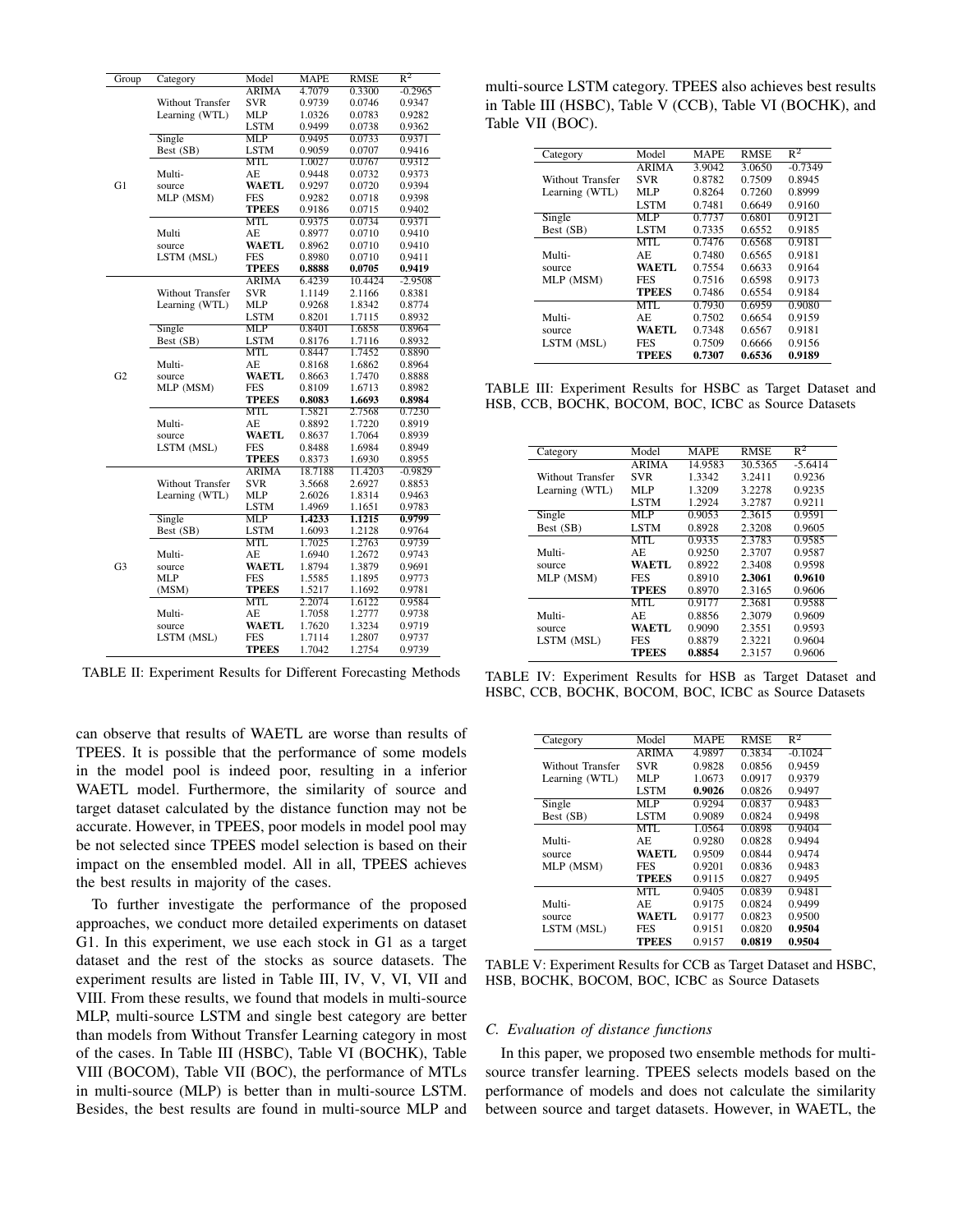<span id="page-5-0"></span>

| Category         | Model        | <b>MAPE</b> | <b>RMSE</b> | $R^2$     |
|------------------|--------------|-------------|-------------|-----------|
|                  | <b>ARIMA</b> | 21.2078     | 7.0005      | $-7.1548$ |
| Without Transfer | <b>SVR</b>   | 1.5240      | 0.6362      | 0.9298    |
| Learning (WTL)   | MLP          | 1.4428      | 0.5976      | 0.9367    |
|                  | <b>LSTM</b>  | 1.2458      | 0.5461      | 0.9471    |
| Single           | MLP          | 1.1838      | 0.4889      | 0.9576    |
| Best (SB)        | <b>LSTM</b>  | 1.0467      | 0.4632      | 0.9619    |
|                  | MTL          | 1.2201      | 0.5309      | 0.9500    |
| Multi-           | AE.          | 1.0866      | 0.4788      | 0.9593    |
| source           | WA ETL       | 1.0822      | 0.4757      | 0.9599    |
| MLP (MSM)        | FES          | 1.0708      | 0.4759      | 0.9598    |
|                  | <b>TPEES</b> | 1.0612      | 0.4700      | 0.9608    |
|                  | MTL          | 1.7555      | 0.7371      | 0.9036    |
| Multi-           | AE.          | 1.0551      | 0.4675      | 0.9612    |
| source           | WAETL        | 1.0298      | 0.4673      | 0.9613    |
| LSTM (MSL)       | FES          | 1.0440      | 0.4618      | 0.9622    |
|                  | TPEES        | 1.0369      | 0.4613      | 0.9623    |

<span id="page-5-1"></span>TABLE VI: Experiment Results for BOCHK as Target Dataset and HSBC, HSB, CCB, BOCOM, BOC, ICBC as Source Datasets

| Model        | <b>MAPE</b> | <b>RMSE</b> | $\overline{\mathsf{R}^2}$ |
|--------------|-------------|-------------|---------------------------|
| <b>ARIMA</b> | 5.7815      | 0.2410      | $-0.4019$                 |
| <b>SVR</b>   | 0.9247      | 0.0435      | 0.9551                    |
| MLP          | 0.8520      | 0.0415      | 0.9593                    |
| LSTM         | 0.7812      | 0.0397      | 0.9628                    |
| MLP          | 0.8629      | 0.0409      | 0.9604                    |
| LSTM         | 0.7825      | 0.0395      | 0.9632                    |
| MTL          | 0.8393      | 0.0410      | 0.9602                    |
| AE.          | 0.8612      | 0.0412      | 0.9599                    |
| <b>WAETL</b> | 0.8483      | 0.0406      | 0.9611                    |
| <b>FES</b>   | 0.8358      | 0.0405      | 0.9612                    |
| TPEES        | 0.8349      | 0.0404      | 0.9614                    |
| MTL          | 2.3387      | 0.1085      | 0.7218                    |
| AE.          | 0.7795      | 0.0394      | 0.9633                    |
| WAETL.       | 0.7866      | 0.0395      | 0.9632                    |
| <b>FES</b>   | 0.7759      | 0.0394      | 0.9632                    |
| TPEES        | 0.7766      | 0.0393      | 0.9634                    |
|              |             |             |                           |

<span id="page-5-2"></span>TABLE VII: Experiment Results for BOC as Target Dataset and HSBC, HSB, CCB, BOCHK, BOCOM, ICBC as Source Datasets

| Category         | Model        | <b>MAPE</b> | <b>RMSE</b> | $R^2$     |
|------------------|--------------|-------------|-------------|-----------|
|                  |              |             |             |           |
|                  | <b>ARIMA</b> | 10.4469     | 0.7643      | $-2.5990$ |
| Without Transfer | <b>SVR</b>   | 0.9039      | 0.0808      | 0.9597    |
| Learning (WTL)   | MLP          | 0.9998      | 0.0860      | 0.9545    |
|                  | <b>LSTM</b>  | 0.9684      | 0.0856      | 0.9549    |
| Single           | MLP          | 0.9640      | 0.0819      | 0.9587    |
| Best (SB)        | <b>LSTM</b>  | 0.9024      | 0.0798      | 0.9608    |
|                  | MTL          | 0.9668      | 0.0830      | 0.9576    |
| Multi-           | AE.          | 0.9198      | 0.0803      | 0.9603    |
| source           | WA ETL       | 0.9885      | 0.0846      | 0.9559    |
| MLP (MSM)        | <b>FES</b>   | 0.9265      | 0.0806      | 0.9600    |
|                  | <b>TPEES</b> | 0.9449      | 0.0817      | 0.9589    |
|                  | MTL          | 1.3794      | 0.1196      | 0.9119    |
| Multi-           | AE.          | 0.9087      | 0.0797      | 0.9609    |
| source           | <b>WAETL</b> | 0.9525      | 0.0822      | 0.9584    |
| LSTM (MSL)       | <b>FES</b>   | 0.9218      | 0.0804      | 0.9602    |
|                  | TPEES        | 0.9116      | 0.0797      | 0.9608    |

TABLE VIII: Experiment Results for BOCOM as Target Dataset and HSBC, HSB, CCB, BOCHK, BOC, ICBC as Source Datasets

similarity between source and target datasets is used as weight. Therefore, in addition to the error comparison, we further investigate the performance of different distance functions which are used for calculating the weights in WAETL. In this experiment, we compare the result of WAETL when different distance functions are used. These algorithms include CORrelation ALignment (CORAL) loss [\[16\]](#page-6-15), Wasserstein Distance (WD) [\[17\]](#page-6-16), Dynamic Time Warping (DTW) [\[18\]](#page-6-17), and Pearson Correlation Coefficient (PCC) [\[19\]](#page-6-18). The results are listed in Table [IX,](#page-5-3) [X,](#page-5-4) and [XI.](#page-5-5)

From the MAPE results (Table [IX\)](#page-5-3), we can observe that

<span id="page-5-3"></span>

| $D_t$        | WAETL MLP  |        |        |                  |  |  |  |
|--------------|------------|--------|--------|------------------|--|--|--|
|              | Coral      | WD     | DTW    | $\overline{PCC}$ |  |  |  |
| <b>HSBC</b>  | 0.7554     | 0.7434 | 0.7497 | 0.7485           |  |  |  |
| <b>HSB</b>   | 0.8922     | 0.9128 | 0.9046 | 0.9080           |  |  |  |
| CCB          | 0.9509     | 0.9293 | 0.9175 | 0.9239           |  |  |  |
| <b>ICBC</b>  | 0.9298     | 0.9499 | 0.9368 | 0.9417           |  |  |  |
| <b>BOCHK</b> | 1.0822     | 1.0701 | 1.0741 | 1.0715           |  |  |  |
| <b>BOCOM</b> | 0.9885     | 0.9194 | 0.9404 | 0.9367           |  |  |  |
| BOC.         | 0.8483     | 0.8371 | 0.8353 | 0.8354           |  |  |  |
| $D_t$        | WAETL LSTM |        |        |                  |  |  |  |
|              | Coral      | WD     | DTW    | PCC              |  |  |  |
| <b>HSBC</b>  | 0.7348     | 0.7410 | 0.7415 | 0.7484           |  |  |  |
| <b>HSB</b>   | 0.9090     | 0.8854 | 0.8862 | 0.8864           |  |  |  |
| CCB          | 0.9177     | 0.9163 | 0.9146 | 0.9161           |  |  |  |
| ICBC         | 0.8962     | 0.8945 | 0.8950 | 0.8969           |  |  |  |
| <b>BOCHK</b> | 1.0298     | 1.0413 | 1.0428 | 1.0427           |  |  |  |
| <b>BOCOM</b> | 0.9525     | 0.9155 | 0.9139 | 0.9117           |  |  |  |
| BOC.         | 0.7866     | 0.7776 | 0.7811 | 0.7825           |  |  |  |

<span id="page-5-4"></span>TABLE IX: MAPE of Different Distance Functions Used in WAETL.

| $D_t$        | WAETI. MLP |        |        |                           |  |  |
|--------------|------------|--------|--------|---------------------------|--|--|
|              | Coral      | WD     | DTW    | PCC                       |  |  |
| <b>HSBC</b>  | 0.6633     | 0.6576 | 0.6593 | 0.6569                    |  |  |
| <b>HSB</b>   | 2.3408     | 2.3477 | 2.3416 | 2.3454                    |  |  |
| CCB          | 0.0844     | 0.0836 | 0.0828 | 0.0827                    |  |  |
| ICBC         | 0.0720     | 0.0736 | 0.0728 | 0.0730                    |  |  |
| <b>BOCHK</b> | 0.4757     | 0.4727 | 0.4724 | 0.4723                    |  |  |
| <b>BOCOM</b> | 0.0846     | 0.0806 | 0.0814 | 0.0812                    |  |  |
| <b>BOC</b>   | 0.0406     | 0.0406 | 0.0405 | 0.0405                    |  |  |
| $D_t$        | WAETL LSTM |        |        |                           |  |  |
|              | Coral      | wn     | DTW    | $\overline{\mathrm{PCC}}$ |  |  |
| <b>HSBC</b>  | 0.6567     | 0.6598 | 0.6606 | 0.6645                    |  |  |
| <b>HSB</b>   | 2.3551     | 2.3086 | 2.3091 | 2.3097                    |  |  |
| CCB          | 0.0823     | 0.0825 | 0.0825 | 0.0824                    |  |  |
| ICBC         | 0.0710     | 0.0709 | 0.0709 | 0.0710                    |  |  |
| <b>BOCHK</b> | 0.4673     | 0.4637 | 0.4644 | 0.4648                    |  |  |
| <b>BOCOM</b> | 0.0822     | 0.0801 | 0.0802 | 0.0801                    |  |  |
| BOC          | 0.0395     | 0.0393 | 0.0394 | 0.0394                    |  |  |

<span id="page-5-5"></span>TABLE X: RMSE of Different Distance Functions Used in WAETL.

| $D_t$        | WAETL MLP  |        |                         |                           |  |  |
|--------------|------------|--------|-------------------------|---------------------------|--|--|
|              | Coral      | wn     | $\overline{\text{DTW}}$ | $\overline{\mathrm{PCC}}$ |  |  |
| <b>HSBC</b>  | 0.9164     | 0.9179 | 0.9174                  | 0.9180                    |  |  |
| <b>HSB</b>   | 0.9598     | 0.9595 | 0.9597                  | 0.9596                    |  |  |
| CCB          | 0.9474     | 0.9483 | 0.9495                  | 0.9494                    |  |  |
| <b>ICBC</b>  | 0.9394     | 0.9367 | 0.9381                  | 0.9377                    |  |  |
| <b>BOCHK</b> | 0.9599     | 0.9604 | 0.9604                  | 0.9605                    |  |  |
| <b>BOCOM</b> | 0.9559     | 0.9600 | 0.9592                  | 0.9594                    |  |  |
| <b>BOC</b>   | 0.9611     | 0.9611 | 0.9611                  | 0.9612                    |  |  |
| $D_t$        | WAETL LSTM |        |                         |                           |  |  |
|              | Coral      | WD     | DTW                     | PCC                       |  |  |
| <b>HSBC</b>  | 0.9181     | 0.9173 | 0.9171                  | 0.9161                    |  |  |
| <b>HSB</b>   | 0.9593     | 0.9609 | 0.9609                  | 0.9608                    |  |  |
| CCB          | 0.9500     | 0.9497 | 0.9498                  | 0.9499                    |  |  |
| <b>ICBC</b>  | 0.9410     | 0.9412 | 0.9413                  | 0.9411                    |  |  |
| <b>BOCHK</b> | 0.9613     | 0.9619 | 0.9618                  | 0.9617                    |  |  |
| BOCOM        | 0.9584     | 0.9605 | 0.9604                  | 0.9605                    |  |  |
| BOC.         | 0.9632     | 0.9633 | 0.9632                  | 0.9632                    |  |  |

TABLE XI:  $R^2$  of Different Distance Functions Used in WAETL.

Coral obtains the best results four times, WD achieves six times, DTW achieves three times and PCC achieves once. From the RMSE results (Table [X\)](#page-5-4), Coral obtains the best results four times, WD achieves five times, DTW achieves none, and PCC achieves five times. From the  $R^2$  results (Table [XI\)](#page-5-5), Coral obtains the best results four times, WD achieves five times, DTW achieves two times and PCC achieves three times. Although we find that WD and Coral do not always produce the best results, they are the most stable and robust among all